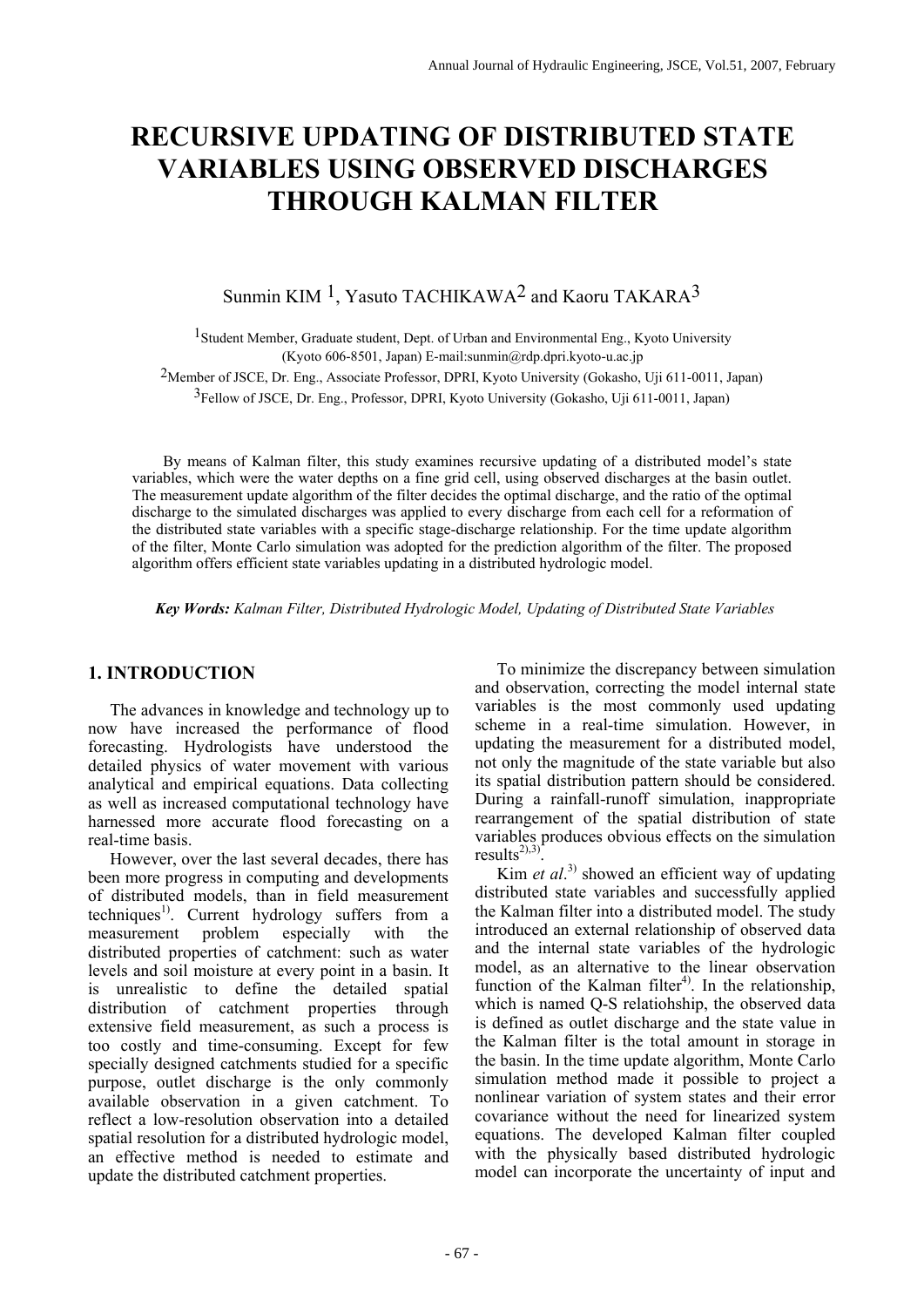output measurement data as well as the uncertainty in the model's structure.

However, one considering point still remains on the use of the Q-S relationship. The relationship represents the overall link of the storage amount in a catchment to the outlet discharge under a steady state assumption, which would hardly happen in the natural phenomena. By this reason, using the Q-S relationship to calculate total storage amount causes additional uncertainty, which is not simple to estimate, in the measurement update algorithm.

This study introduces another efficient way of Kalman filter application into a distributed model, and its adaptability is examined. Newly introduced method uses a ratio of observed discharge (or updated discharge) to simulated discharge for the measurement update algorithm and updates the distributed state variables, water depths, efficiently. For the time update algorithm, the same as the previous study, Monte Carlo simulation offers the evolution of the state variables and its error variance until the next update time.

The organization of this paper is as follow: Section 2 briefly illustrates the previous update method (S-ratio method) of Kim *et al.*<sup>3)</sup> and introduced another ratio method using an outlet discharge (Q-ratio method). In Section 3, Kalman filter application using the Q-ratio method is given with a reviewing on the previous filter application. Discussions are on the efficiency of the new method through the feedback results comparison. Finally, Section 4 concludes the paper by summarizing this study.

## **2. UPDATING OF DISTRIBUTED STATE VARIABLES USING RATIO METHODS**

#### **(1) Reviewing the Distributed Model, CDRMV3**

The distributed hydrologic model used here is known as the Cell-based Distributed Runoff Model Version 3 (CDRMV3). CDRMV3 is a physically based model developed at the Disaster Prevention Research Institute of Kyoto University, Japan<sup>5)</sup>. The model solves the one-dimensional kinematic wave equations for both subsurface flow and surface flow using the Lax–Wendroff scheme on every computational node in a cell. Discharges and water depthes diffuse to the steepest downward adjacent cell according to a flow direction map generated from DEM data. The CDRMV3 adopts specific stage–discharge relationship incorporating the saturated and unsaturated subsurface flows as well as the surface flow<sup>6)</sup>. This relationship is expressed by three equations as shown in Figure 1, one applying to each water level.

The Kalman filter coupled CDRMV3 is applied to Kamishiiba catchment in Kyushu, Japan, the same as the previous study<sup>3)</sup>. The identical flood



**Fig. 1** Relationship between unit width discharge and water depth in the CDRMV3.



**Fig. 2** Resetting of state variables using the ratio of total storage amounts.

events and the parameter set are selected to compare the feedback results and efficiency with the previous study. More details for the CDRMV3, the subject basin, selected flood events and parameter set, please refer to Kim *et al*. 3).

#### **(2) S-ratio Method**

In the study of Kim  $et \text{ } al.^{3}$ , to avoid an unpredictable collapse of the internal model state during a simulation, the update method maintains the spatial distribution pattern of the state variables before and after updating. As shown in Figure 2, by multiplying the variables by a specific factor, it was able to update the total storage amount while retaining the spatial distribution pattern of the internal state variables. This factor was calculated from the ratio of the total storage amount, estimated from observed discharge, and the simulated total storage amount.

Even though the S-ratio method offers effective updating results, it is not easy to estimate the observed storage amount. Since the total storage amount in any given basin cannot be measured directly, the corresponding total storage amount must be estimated from the observed discharge, assuming there is a specific discharge–storage relationship. To relate discharge at the basin outlet and the total storage amount, the Q–S relationship under a steady-state assumption was established by applying constant rainfall intensities over the study basin, and variant pairs of total storage amount and discharge was acquired from the CDRMV3.

The critical point on the S-ratio method is that 1) the Q-S relationship is produced under steady state assumption and 2) it should be replaced for every different catchment and even for every different parameter set $3$ .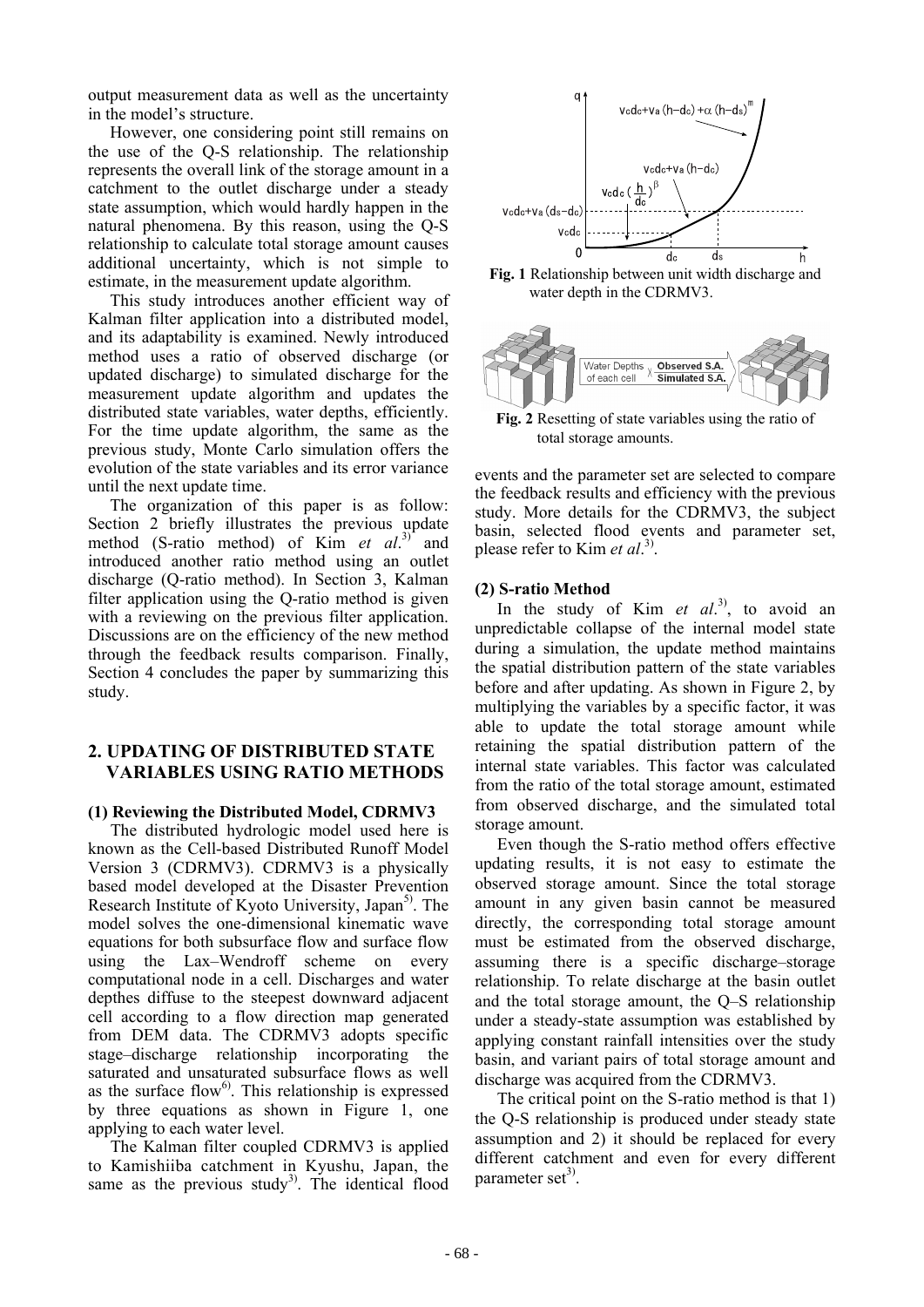

**Fig. 3** Schematic illustration of the Q-ratio application into the ideal one-dimensional basin.



**Fig. 4** Updated results from the ratio-methods for Event 979 (left) and Event 996 (right), The vertical line stands for the updating time.

#### **(3) Q-ratio Method**

Newly adopted method in this study to reset the distributed storage amount is by applying a ratio of discharge difference at the outlet to the discharge of every point in a basin. This concept is under a steady state assumption such that every discharge in a basin would increase or decrease with the same ratio according to the discharge change in the outlet.

In the CDRMV3, water depth and discharge on every cell are simulated based on the kinematic wave equation, and those two values are convertible at each calculation time step by the specified stage-discharge relationship on each grid cell. If every discharge is reset by the ratio of simulated and observed discharge at the basin outlet  $(R=Q_s/Q_o)$ , each water depth would also be reset by its own stage discharge relationship. The updating of the discharge means the water depth is also updated, which finally results in the storage amount reformation.

Figure 3 shows the schematic drawing of discharge and water depth profile at the ideal one dimensional basin, and an updating procedure with the Q-ratio and the stage discharge relationship. While every updated discharge has the same ratio of discharge before and after the updating, the ratio of water depth will be different by each point based on

the variant topographic and physical characteristics on that cell, such as slope and roughness coefficient.

The Q-ratio method has several merits compared to S-ratio method: 1) a characteristic stage discharge relationship of each cell can reflect topographic and physical characteristics of each individual cell, 2) steady state assumptions of Q-S relationship are not needed to acquire an observed storage amount and 3) can efficiently get the ratio and update.

Figure 4 shows the updated results from the two ratio methods and the steady-state method. The steady-state method is resetting the state variables uniformly as the initial condition based on the outlet discharge at the updating time. The reset of the spatial variables causes the poorest simulation result as discussed in the previous study<sup> $2$ </sup>),<sup>3</sup>. The O-ratio method gives positive updating results as good as the results from the S-ratio method. To check the quantitative updating efficiency, root mean square error (*RMSE*) is calculated and presented in Table 1.

**Table 1.** RMSE after the updating point (unit:  $m^3$ /sec).

|           | <b>Steady-state</b> | S-Ratio | O-Ratio |
|-----------|---------------------|---------|---------|
| Event 979 | 63.046              | 41 740  | 39.036  |
| Event 996 | 36.142              | 29 152  | 28.677  |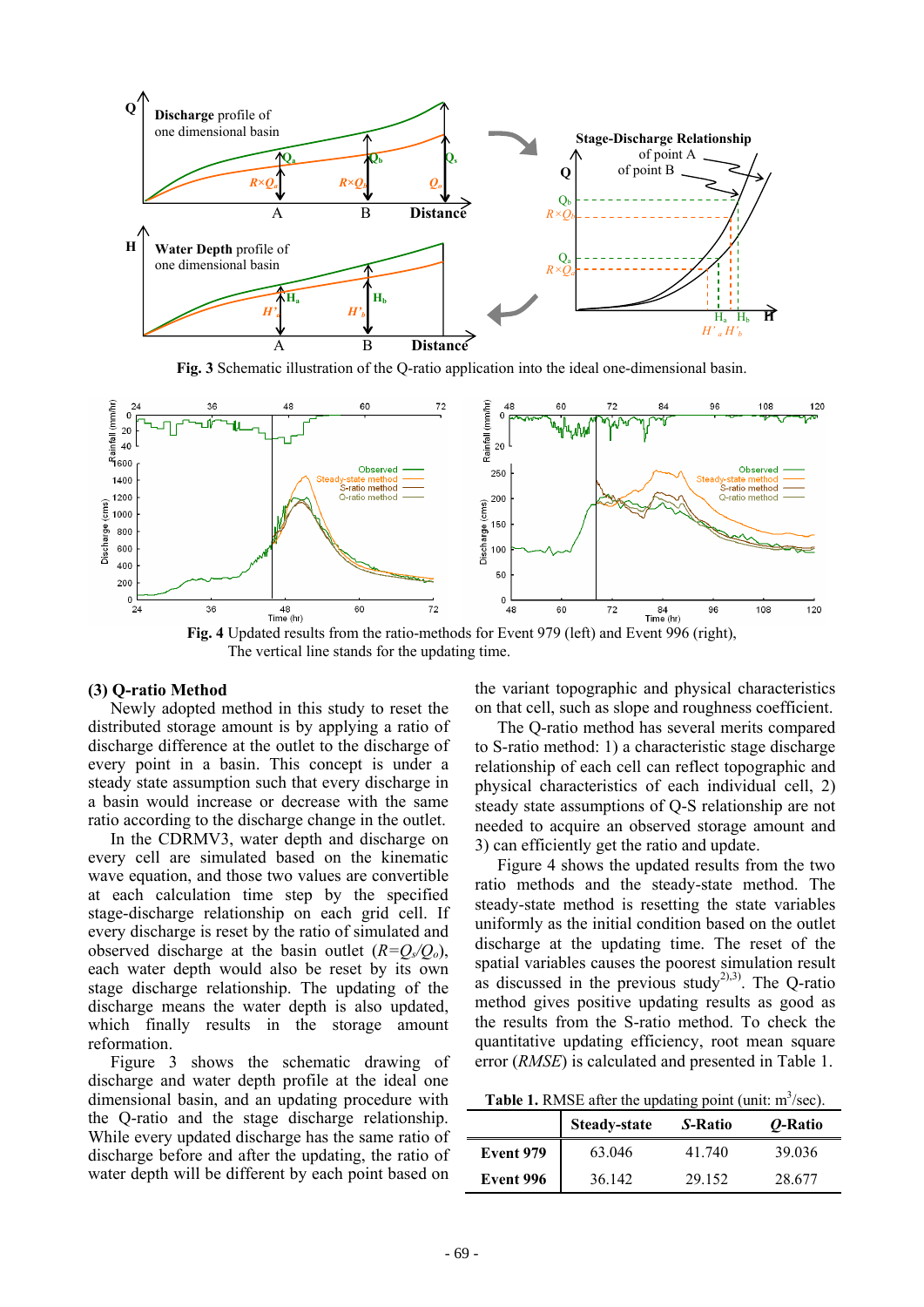## **3. KALMAN FILTER APPLICATION INTO THE DISTRIBUTED MODEL**

## **(1) Measurement Update Algorithm a) Using the S-ratio Method**

In the measurement update algorithm of the Kalman filter, an observation vector  $y_k$  at time step  $k$ is described as a linear vector function of a state vector  $x_k$ , and observation noise vector  $w_k$  assuming white noise is included. In the previous study of Kim *et al.*<sup>3</sup>, the observation equation was the  $Q-S$ relationship; thus, the gradient of the relationship represents the conversion matrix  $H_k$  at the updating time step. In the Kalman filter using S-ratio method (hereafter KFSM), the observation is the basin outlet discharge and the state value is total storage amount, and those two values are related by the Q-S relationship.

As illustrated in Figure 5 (a), the measurement update algorithm was used to update the total storage amount and its error variance of the subject basin. With the updated storage amount, the S-ratio method is applied to update the spatially distributed water depth in the distributed hydrologic model. Then the updated state variables are given to the model simulation for the time update algorithm. The procedure of the measurement update algorithm using the Q-S curve and S-ratio method is presented in Figure 5 (a).

#### **b) Using the Q-ratio Method**

In the Kalman filter using Q-ratio method (hereafter KFQM), the observation and the state value of the filter have the same form as the outlet discharge (or discharges at several points in a basin if the basin has multiple gauge station). Both KFSM and KFQM are basically for updating the distributed storage amount in the basin. However, each method has a different state value in the Kalman filter algorithm: total storage amount for the KFSM, and discharge at the outlet for the KSQM.

Since the state value in the KFQM is the same as the observation (discharges at the basin outlet), the measurement update algorithm directly estimates the best discharges minimizing its error statistically. The results from the update algorithm are the updated discharge with its error variance as shown in Figure 5 (b).

The updating of spatially distributed state variables is carried by Q-ratio method; the ratio of updated discharge to the simulated discharge is applied to every discharge on computation node, then the discharges converted to the water depth through the specific stage-discharge relationship on each grid cell. The procedure of the measurement update algorithm using the Q-ratio method is presented in Figure 5 (b).



**Fig. 5** Illustration of the measurement update algorithm.



**Fig. 6** Schematic drawing of the time update algorithm using Monte Carlo simulation technique.

## **(2) Time Update Algorithm**

In the CDRMV3, a complicated relationship exists between the present and the next time-step state variable. The current water depth at each cell responds interdependently to the next step's water depth according to the current spatial distribution of water depth and rainfall input. It is impractical to define the system matrix  $F_k$  to express the process formally from the hydrologic system equations; instead, a Monte Carlo simulation (Figure 6) was applied to solve this problem in the previous study<sup>3)</sup>. Many random variables (one hundred total storage amounts in the previous study, KFSM) values were generated within a range of the normal distribution,  $N(\hat{x}(k|k), \sigma_k)$ , where  $\hat{x}(k|k)$  is the updated state variables and  $\sigma_k$  is the square root of the error variance  $P(k \mid k)$  at time step *k*.

For KFQM in this study, one hundred discharge values are generated for the Monte Carlo simulation. Then the Q-ratio method is applied to reset the distributed state variables using the ratio of each generated value to the updated value  $\hat{x}(k|k)$ . Then the multiple input sets are repeatedly given to the runoff simulation to calculate its evolution through the system until the next update time step *k*+1. Finally, the propagated probability distribution,  $N(\hat{x}(k+1|k), \sigma_{k+1})$ , is acquired from the one hundred simulation results assuming that the results follow normal distribution.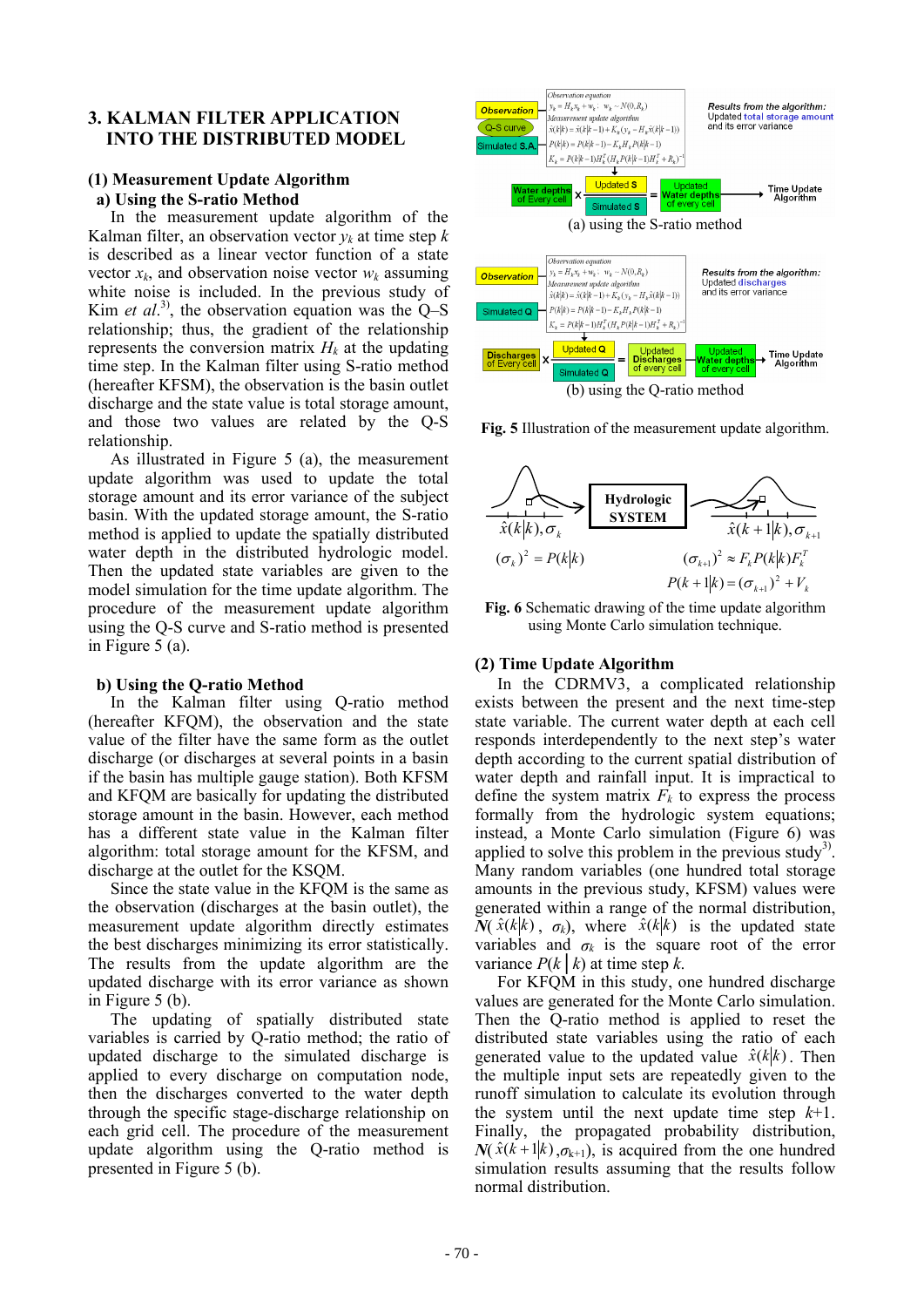



**Fig. 7** Observed and feedback values through the Kalman filter using the S-ratio and Q-ratio method (Event 998).

Now, the estimated state  $\hat{x}(k+1|k)$  is mean value of the one hundred state variables evolved through the model, and the variance  $\sigma_{k+1}^2$  is regarded as  $F_kP(k|k)F_k^T$ . Adding the system error variance  $V_k$ completes the error variance  $P(k+1 | k)$  at time step *k*+1 (see Figure 6). The estimated error variance  $F_kP(k \mid k)F_k$ <sup>T</sup> stands for a evolution of the error variance  $P(k|k)$  until time step  $k+1$  through the simulation, and  $V_k$  stands for new generated or added system variance during that simulation. The newly added system variance is caused by system structure or input data such as rainfall.

Table 2 explains the input, output data and its procedure for the Monte Carlo simulation for both KFSM and KFQM. In the procedure of the KFQM, firstly,  $Q_k$  and  $\sigma_{q,k}$  represent the updated discharge and its standard deviation at time step *k*, which are the output from the measurement update algorithm of the filter. Following the probability distribution,  $N(Q_k, \sigma_{q,k})$ , one hundred possible discharges  $(Q_{k,l},...Q_{k,i},...Q_{k,l00})$  are generated and each Q-ratio is calculated  $(R_{q,l},...R_{q,i},...,R_{q,l00})$  with an updated discharge *Qk,o*. After one hundred ratio values are

applied to the updated discharges on each cell, one hundred input sets for the Monte Carlo simulation are ready. From the Monte Carlo simulation results, which are assumed following a normal distribution, the mean value of discharge,  $Q_{k+1}$  and its standard deviation,  $\sigma_{q,k+1}$  are acquired for the time step  $k+1$ . Adding the system error variance  $V_k$  completes the time update algorithm.

In the case of the KFSM, the difference is in the generation of storage amount values and applying the storage amount ratio to the updated water depths on each cell. For the details of KFSM, please refer to Kim *et al*. 3).

#### **(3) Application Results and Discussions**

The Kalman filter coupled distributed hydrologic model CDRMV3 was tested on the Kamishiiba basin and the feedback results from the both application are compared. Both system noise and observation noise in the filter are assumed timeinvariant and having 30m<sup>3</sup>/sec amount of standard deviation following the previous study<sup>3)</sup>. For the KFSM, the system noise in discharge form is